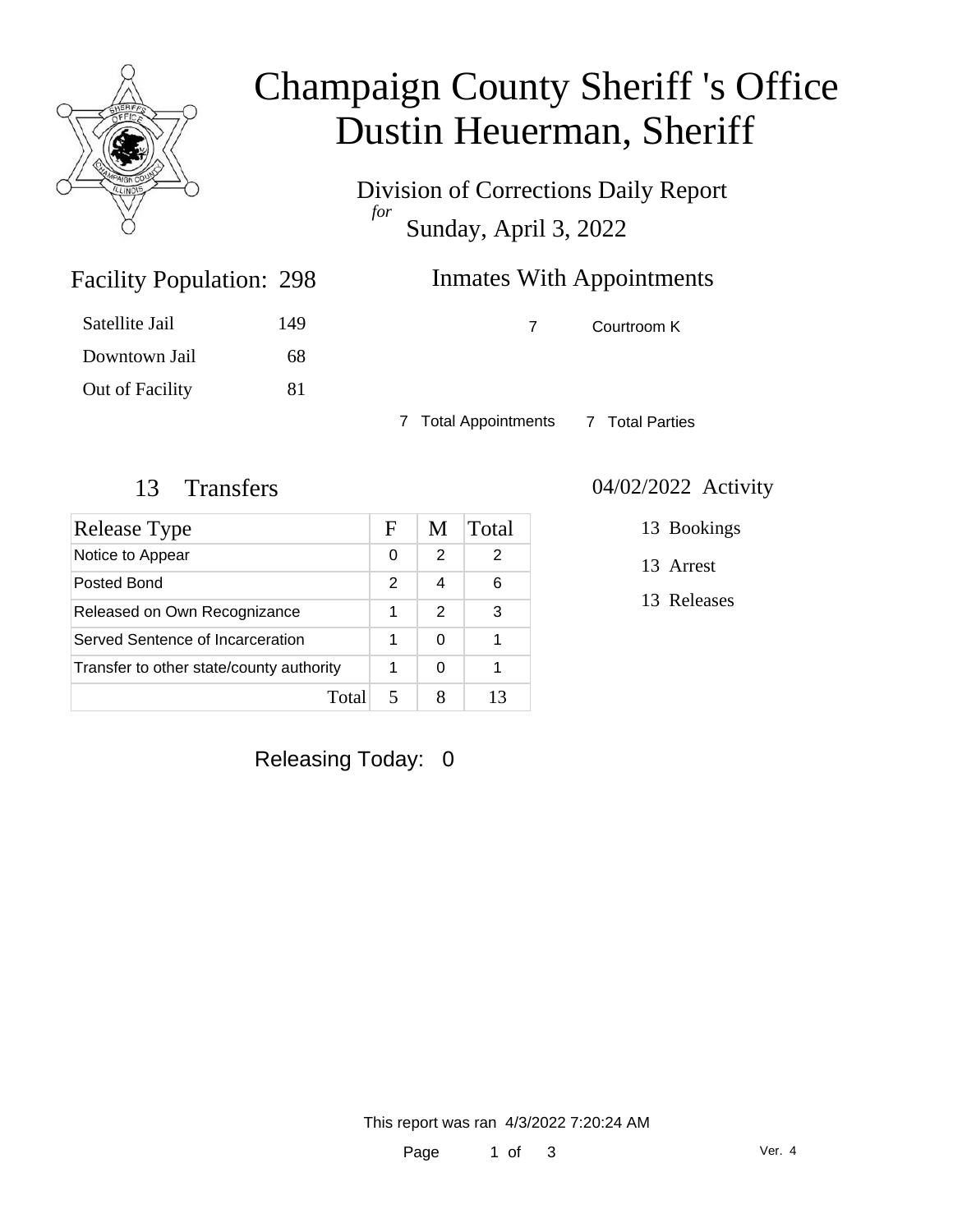

# Champaign County Sheriff 's Office Dustin Heuerman, Sheriff

Division of Corrections Daily Report *for* Sunday, April 3, 2022

### Custody Status Count

- Electronic Home Dentention 11
	- Felony Arraignment 17
	- Felony Pre-Sentence 7
		- Felony Pre-Trial 221
	- Felony Pre-Trial DUI 6
	- Felony Sentenced CCSO 7
	- Felony Sentenced IDOC 21
		- Hold Other 1
		- Hold Sentenced IDOC 1
	- Misdemeanor Arraignment 1
		- Misdemeanor Pre-Trial 3
			- Remanded to DHS 2
				- Total 298

This report was ran 4/3/2022 7:20:24 AM